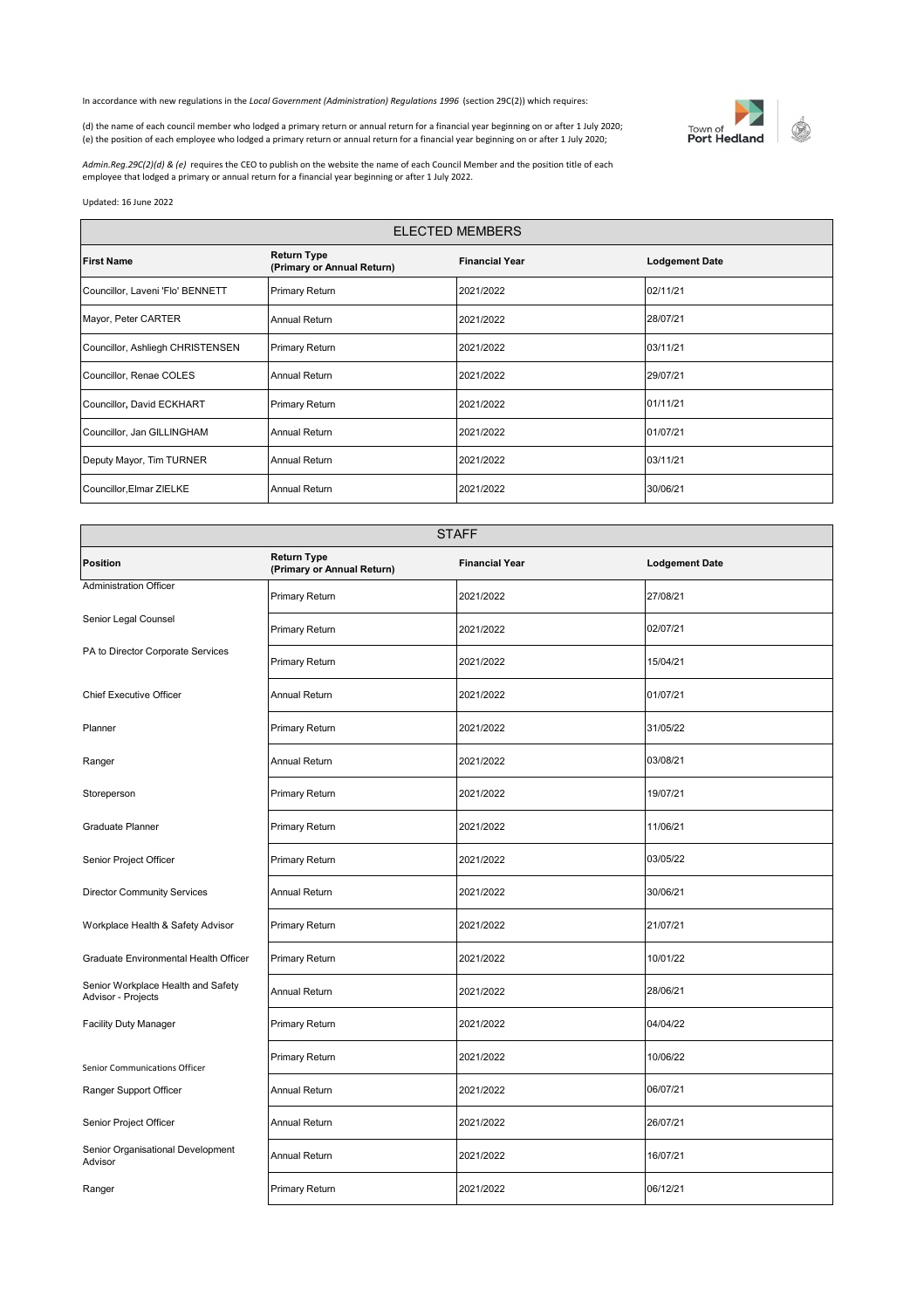| <b>Position</b>                                             | <b>Return Type</b><br>(Primary or Annual Return) | <b>Financial Year</b> | <b>Lodgement Date</b> |
|-------------------------------------------------------------|--------------------------------------------------|-----------------------|-----------------------|
| Manager Environmental Health and<br><b>Community Safety</b> | <b>Annual Return</b>                             | 2021/2022             | 06/07/21              |
| <b>ICT Officer</b>                                          | <b>Annual Return</b>                             | 2021/2022             | 29/07/21              |
| <b>Community Safety Advisor</b>                             | Annual Return                                    | 2021/2022             | 03/08/21              |
| <b>Building Surveyor</b>                                    | <b>Annual Return</b>                             | 2021/2022             | 15/07/21              |
| <b>Facilities Operations Officer</b>                        | Annual Return                                    | 2021/2022             | 28/06/21              |
| Senior Procurement and Contracting<br>Advisor               | Primary Return                                   | 2021/2022             | 13/12/21              |
| Project Officer Community Development                       | <b>Primary Return</b>                            | 2021/2022             | 21/07/21              |
| Senior Sports and Facilities Officer                        | <b>Annual Return</b>                             | 2021/2022             | 29/07/21              |
| Director Infrastructure Services                            | <b>Annual Return</b>                             | 2021/2022             | 28/06/21              |
| Ranger                                                      | <b>Primary Return</b>                            | 2021/2022             | 01/09/21              |
| Community Engagement Officer                                | <b>Annual Return</b>                             | 2021/2022             | 30/07/21              |
| <b>Events Supervisor</b>                                    | <b>Primary Return</b>                            | 2021/2022             | 03/08/21              |
| Manager IT & Program Delivery                               | <b>Prrimary Return</b>                           | 2021/2022             | 06/04/21              |
| Traineeship & Learning Project Officer                      | <b>Primary Return</b>                            | 2021/2022             | 24/06/21              |
| Senior Records Officer                                      | Primary Return                                   | 2021/2022             | 17/03/22              |
| Learning and Organisational Development<br>Coordinator      | Primary Return                                   | 2021/2022             | 13/01/22              |
| Property Manager Officer                                    | Primary Return                                   | 2021/2022             | 27/09/21              |
| Manager Business and Economic<br>Development                | Primary Return                                   | 2021/2022             | 30/08/21              |
| Leisure Business Coordinator                                | Annual Return                                    | 2021/2022             | 02/07/21              |
| <b>Manager Leisure Facilities</b>                           | <b>Annual Return</b>                             | 2021/2022             | 28/06/21              |
| Administration Officer Infrastructure<br>Services           | Annual Return                                    | 2021/2022             | 28/06/21              |
| Senior Librarian                                            | Primary Return                                   | 2021/2022             | 09/03/22              |
| <b>Procurement Advisor</b>                                  | Primary Return                                   | 2021/2022             | 22/06/21              |
| Human Resources Business Partner                            | Primary Return                                   | 2021/2022             | 16/11/21              |
| Ranger                                                      | <b>Annual Return</b>                             | 2021/2022             | 03/03/21              |
| <b>ERP Project Manager</b>                                  | Primary Return                                   | 2021/2022             | 29/06/21              |
| Senior HRIS Analyst & Business Partner                      | Annual Return                                    | 2021/2022             | 30/07/21              |
| <b>Director Corporate Services</b>                          | Annual Return                                    | 2021/2022             | 05/07/21              |
| Senior Financial Accountant                                 | Annual Return                                    | 2021/2022             | 02/07/21              |
| Creche Team Leader                                          | Primary Return                                   | 2021/2022             | 06/10/21              |
| Senior HRBP                                                 | Primary Return                                   | 2021/2022             | 20/07/21              |
| <b>Coordinator Ranger Services</b>                          | Annual Return                                    | 2021/2022             | 28/06/21              |
| Senior Project Officer                                      | <b>Primary Return</b>                            | 2021/2022             | 13/06/21              |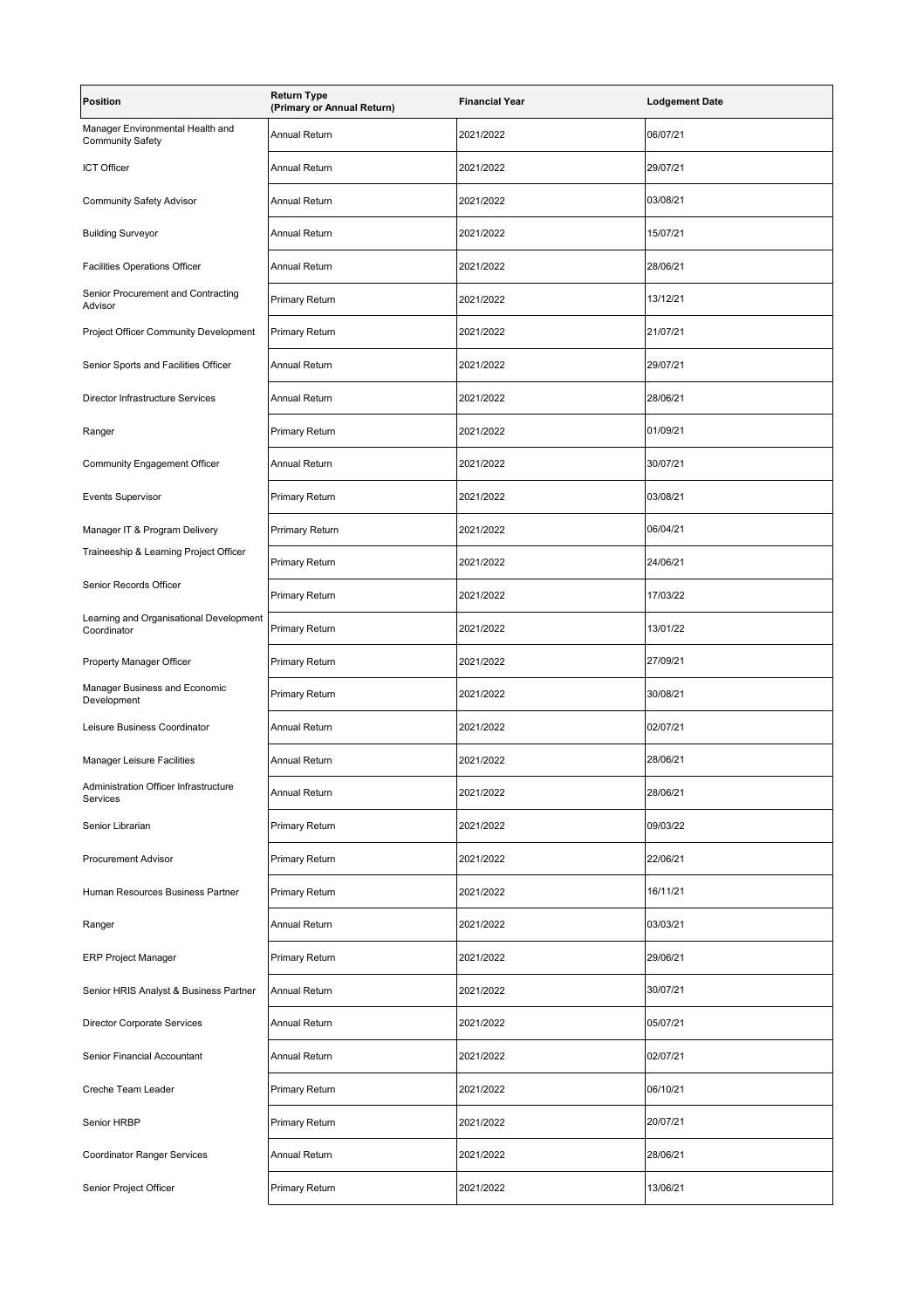| <b>Position</b>                                              | <b>Return Type</b><br>(Primary or Annual Return) | <b>Financial Year</b> | <b>Lodgement Date</b> |
|--------------------------------------------------------------|--------------------------------------------------|-----------------------|-----------------------|
| Property Management Officer                                  | Primary Return                                   | 2021/2022             | 17/11/21              |
| Senior Project Officer                                       | Primary Return                                   | 2021/2022             | 19/10/21              |
| Coordinator Works and Services,                              | Annual Return                                    | 2021/2022             | 06/07/21              |
| Manager Human Resources                                      | <b>Annual Return</b>                             | 2021/2022             | 27/07/21              |
| Place Facilitator                                            | Annual Return                                    | 2021/2022             | 06/07/21              |
| <b>Fleet Operations Officer</b>                              | <b>Annual Return</b>                             | 2021/2022             | 19/07/21              |
| Senior Community Engagement Offficer:<br>Community and Place | Annual Return                                    | 2021/2022             | 29/07/21              |
| Project Manager                                              | <b>Annual Return</b>                             | 2021/2022             | 30/07/21              |
| Property Management Officer                                  | Annual Return                                    | 2021/2022             | 28/06/21              |
| Manager Infrastructure Projects and<br>Assets                | <b>Annual Return</b>                             | 2021/2022             | 30/07/21              |
| Aquatic Supervisor                                           | Primary Return                                   | 2021/2022             | 24/09/21              |
| <b>Coordinator Parks and Reserves</b>                        | Annual Return                                    | 2021/2022             | 28/06/21              |
| Project Manager                                              | <b>Annual Return</b>                             | 2021/2022             | 29/06/21              |
| Coordinator Property Management                              | <b>Annual Return</b>                             | 2021/2022             | 28/06/21              |
| Manager Town Planning and Development Annual Return          |                                                  | 2021/2022             | 07/07/21              |
| <b>Coodinator Aquatic Operations</b>                         | <b>Annual Return</b>                             | 2021/2022             | 28/06/21              |
| Senior Governance Advisor                                    | Primary Return                                   | 2021/2022             | 09/11/21              |
| Ranger                                                       | Annual Return                                    | 2021/2022             | 29/06/21              |
| Asset Data Officer                                           | Annual Return                                    | 2021/2022             | 28/06/21              |
| Senior Management Accountant                                 | <b>Primary Return</b>                            | 2021/2022             | 17/01/22              |
| Senior Risk and Audit Advisor                                | Primary Return                                   | 2021/2022             | 04/04/22              |
| Ranger Support Officer                                       | Primary Return                                   | 2021/2022             | 26/04/22              |
| Ranger and Emergency Services Advisor                        | Annual Return                                    | 2021/2022             | 28/07/21              |
| Libraries Supervisor                                         | Annual Return                                    | 2021/2022             | 28/06/21              |
| Senior Project Accountant                                    | Primary Return                                   | 2021/2022             | 04/05/21              |
| Coordinator Workshop and Fleet                               | Annual Return                                    | 2021/2022             | 19/07/21              |
| Coordinator Landscape & Irrigation                           | Annual Return                                    | 2021/2022             | 28/06/21              |
| Manager Infrastructure Operations                            | Annual Return                                    | 2021/2022             | 16/07/21              |
| Rates Officer                                                | Annual Return                                    | 2021/2022             | 15/06/22              |
| HR Officer - Recruitment, Relocation &<br>Logistics          | Primary Return                                   | 2021/2022             | 13/01/22              |
| Senior WHS Advisor                                           | Primary Return                                   | 2021/2022             | 16/11/21              |
| ICT Officer                                                  | Primary Return                                   | 2021/2022             | 16/11/21              |
| <b>Director Regulatory Services</b>                          | Annual Return                                    | 2021/2022             | 28/06/21              |